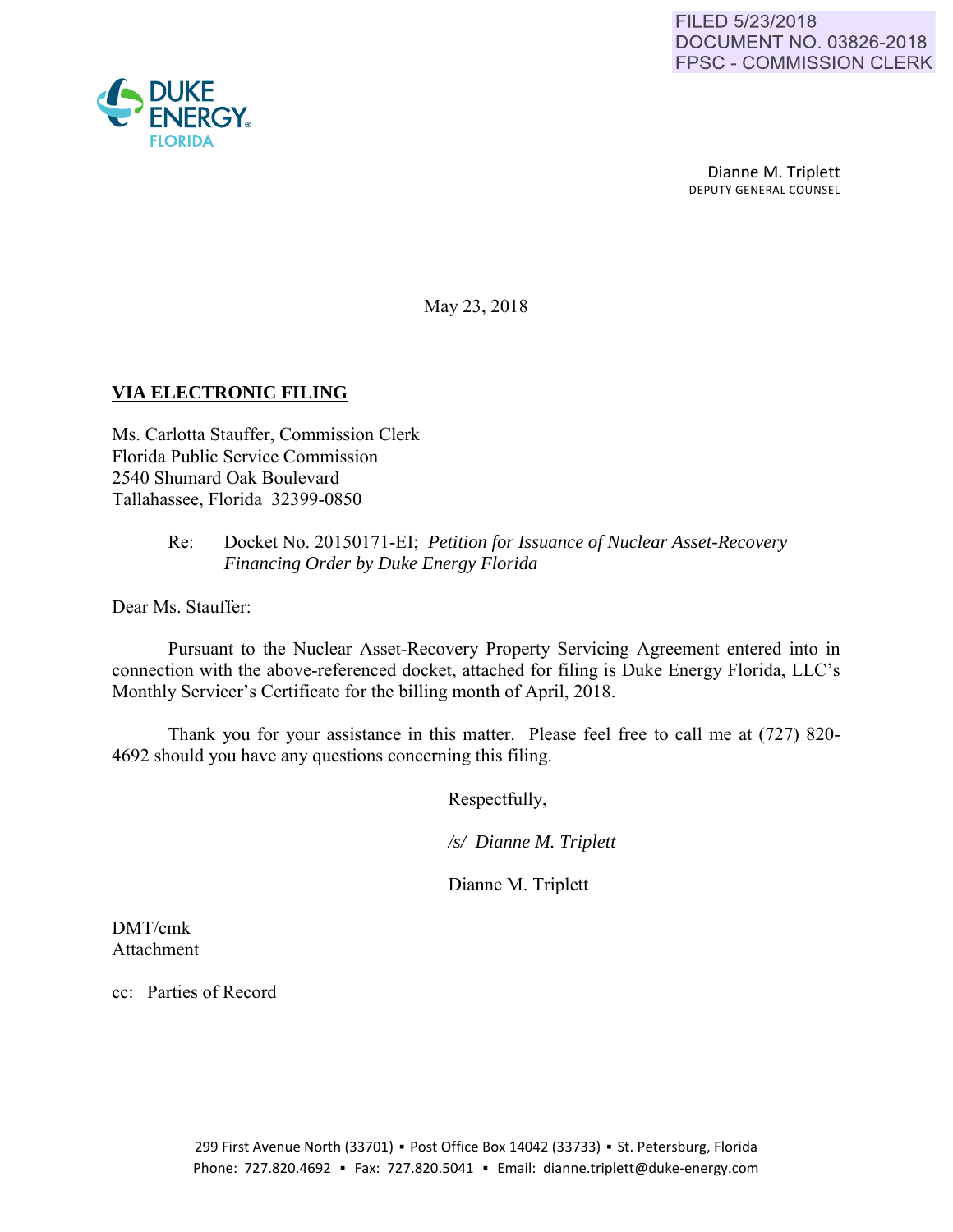# **CERTIFICATE OF SERVICE**

I HEREBY CERTIFY that a true and correct copy of the foregoing has been furnished via electronic mail to the following this  $23<sup>rd</sup>$  day of May, 2018.

*/s/ Dianne M. Triplett* 

| Attorney                                                                                                                                                                                                              |                                                                                                                                                                                                                                                                                                 |
|-----------------------------------------------------------------------------------------------------------------------------------------------------------------------------------------------------------------------|-------------------------------------------------------------------------------------------------------------------------------------------------------------------------------------------------------------------------------------------------------------------------------------------------|
| Theresa Tan<br>Rosanne Gervasi<br>Office of the General Counsel<br>Florida Public Service Commission<br>2540 Shumard Oak Blvd.<br>Tallahassee, FL 32399-0850<br>$ltan(a)$ psc.state.fl.us<br>rgervasi@psc.state.fl.us | C. Rehwinkel / J. Kelly / E. Sayler /<br>P. Christensen<br>Office of Public Counsel<br>c/o The Florida Legislature<br>111 West Madison Street, Room 812<br>Tallahassee, FL 32399-1400<br>$kelly$ . $ir@$ leg. state. fl. us<br>rehwinkel.charles@leg.state.fl.us<br>sayler.erik@leg.state.fl.us |
| Jon C. Moyle, Jr.                                                                                                                                                                                                     | christensen.patty@leg.state.fl.us                                                                                                                                                                                                                                                               |
| Karen A. Putnal<br>118 North Gadsden Street                                                                                                                                                                           |                                                                                                                                                                                                                                                                                                 |
| Tallahassee, FL 32301                                                                                                                                                                                                 | James W. Brew / Owen J. Kopon<br>1025 Thomas Jefferson Street, NW                                                                                                                                                                                                                               |
| $\text{imoyle}(\partial \text{movlelaw.com})$                                                                                                                                                                         | Eighth Floor, West Tower                                                                                                                                                                                                                                                                        |
| kputnal@movlelaw.com                                                                                                                                                                                                  | Washington, DC 20007-5201                                                                                                                                                                                                                                                                       |
|                                                                                                                                                                                                                       | jbrew@smxblaw.com                                                                                                                                                                                                                                                                               |
| Robert Scheffel Wright                                                                                                                                                                                                | ojk@smxblaw.com                                                                                                                                                                                                                                                                                 |
| John T. LaVia, III                                                                                                                                                                                                    |                                                                                                                                                                                                                                                                                                 |
| 1300 Thomaswood Drive                                                                                                                                                                                                 |                                                                                                                                                                                                                                                                                                 |
| Tallahassee, FL 32308                                                                                                                                                                                                 |                                                                                                                                                                                                                                                                                                 |
| schef@gbwlegal.com                                                                                                                                                                                                    |                                                                                                                                                                                                                                                                                                 |
| jlavia@gbwlegal.com                                                                                                                                                                                                   |                                                                                                                                                                                                                                                                                                 |
|                                                                                                                                                                                                                       |                                                                                                                                                                                                                                                                                                 |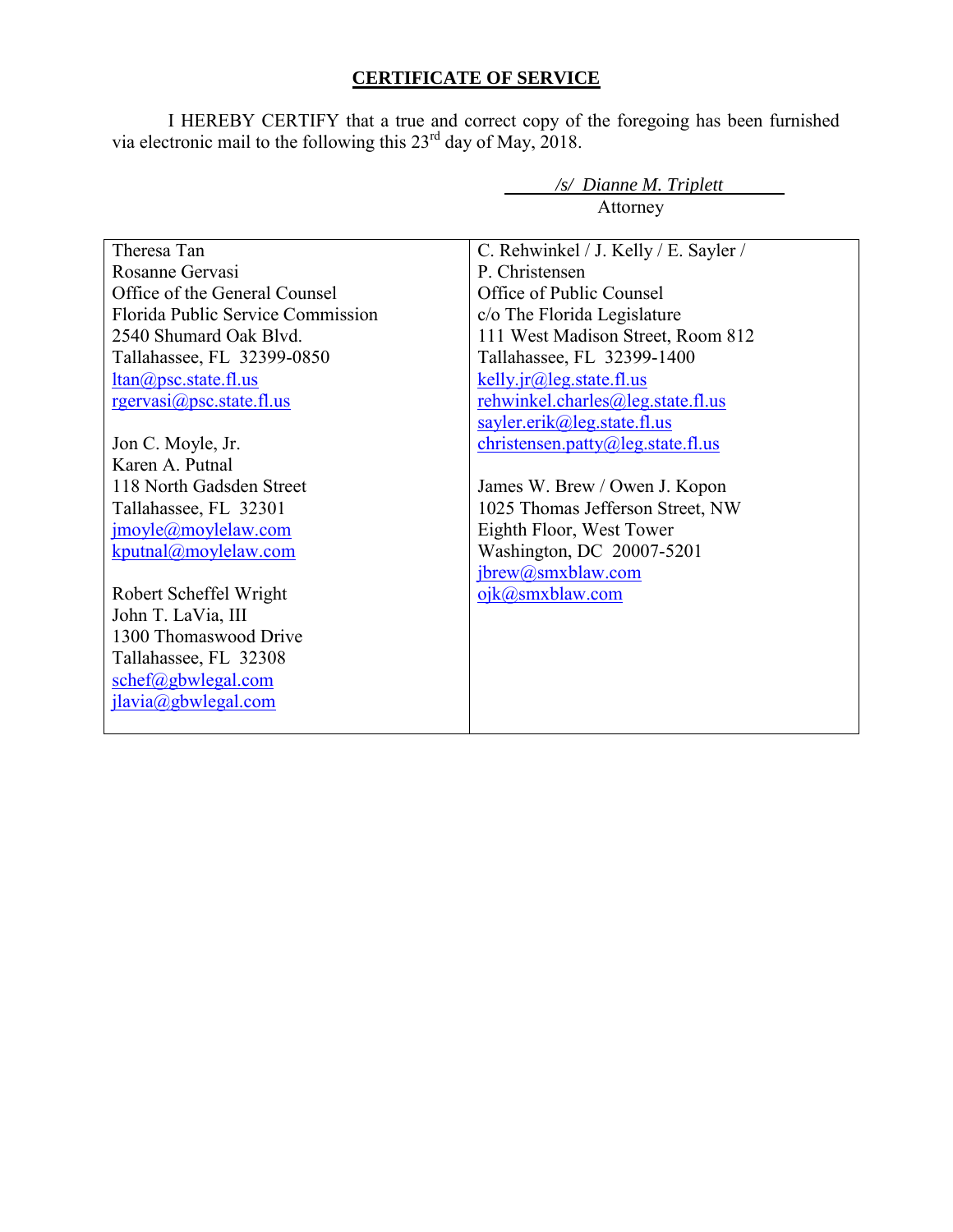## **MONTHLY SERVICER'S CERTIFICATE** DUKE ENERGY FLORIDA PROJECT FINANCE, LLC

#### \$1,294,290,000 Series A Senior Secured Nuclear Asset-Recovery Bonds

Pursuant to SECTION 3.01(b) of the Nuclear Asset-Recovery Property Servicing Agreement dated as of June 22, 2016 by and between Duke Energy Florida, Inc., as Servicer, and Duke Energy Florida Project Finance, LLC, as Issuer (the "Servicing Agreement"), the Servicer does hereby certify as follows:

Capitalized terms used but not defined in this Monthly Servicer's Certificate have their respective meanings as set forth in the Servicing Agreement. References herein to certain sections and subsections are references to the respective sections or subsections of the Servicing Agreement.

#### Current BILLING MONTH: April 2018

| <b>Standard Billing for prior BILLING MONTH: March 2018</b>    |                   |       |
|----------------------------------------------------------------|-------------------|-------|
| <b>Residential Total Billed</b>                                | Ś.<br>188,246,046 |       |
| Residential NUCLEAR ASSET-RECOVERY CHARGE ("NARC") Billed      | 3,634,380         | 1.93% |
|                                                                |                   |       |
| General Service Non-Demand Total Billed                        | 21,140,118        |       |
| <b>General Service Non-Demand NARC Billed</b>                  | 316,633           | 1.50% |
|                                                                |                   |       |
| <b>General Service Billed</b>                                  | 1,543,911         |       |
| <b>General Service NARC Billed</b>                             | 24,018            | 1.56% |
|                                                                |                   |       |
| <b>General Service Demand Total Billed</b>                     | 105,678,195       |       |
| <b>General Service Demand NARC Billed</b>                      | 1,985,475         | 1.88% |
|                                                                |                   |       |
| <b>Curtailable Total Billed</b>                                | 1,489,711         |       |
| <b>Curtailable NARC Billed</b>                                 | 21,104            | 1.42% |
|                                                                |                   |       |
| Interruptible Total Billed                                     | 9,812,773         |       |
| <b>Interruptible NARC Billed</b>                               | 222.014           | 2.26% |
|                                                                |                   |       |
| <b>Lighting Total Billed</b>                                   | 2,291,197         |       |
| <b>Lighting NARC Billed</b>                                    | 12,328            | 0.54% |
|                                                                |                   |       |
| YTD Net Write-offs as a % of Total Billed Revenue (see Note 1) |                   |       |
| Non-Residential Class Customer Write-offs                      |                   |       |
| Residential Class Customer Write-offs                          |                   |       |
| <b>Total Write-offs</b>                                        | 0.15%             |       |
| <b>Aggregate NARC Collections (see Note 2)</b>                 |                   |       |
|                                                                |                   |       |
| <b>Total NARC Remitted for Current BILLING MONTH</b>           |                   |       |
| <b>Residential NARC Collected</b>                              | \$<br>3,060,340   |       |
| General Service Non-Demand NARC Collected                      | 266,412           |       |
| <b>General Service NARC Collected</b>                          | 20,413            |       |
| General Service Demand NARC Collected                          | 1,671,751         |       |
| <b>Curtailable NARC Collected</b>                              | 17,795            |       |
| <b>Interruptible NARC Collected</b>                            | 186.855           |       |

10,468

5,234,034

5,234,034

 $\mathsf S$ 

\$

**Total Current NARC Collected and Remitted** 

**Lighting NARC Collected** 

**Sub-Total of NARC Collected** 

Current BILLING MONTH 3/30/2018 - 4/30/2018